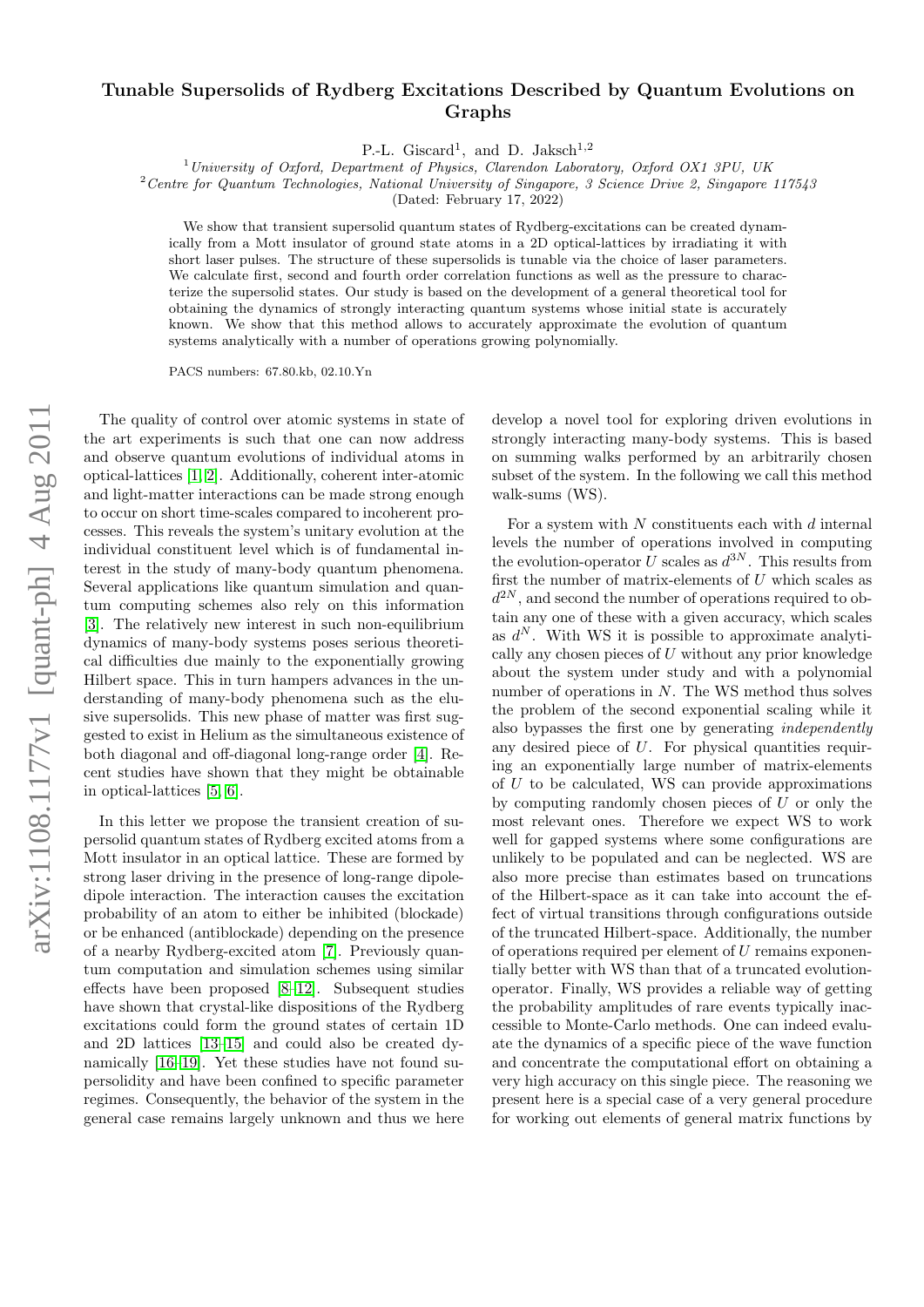summing paths on a graph  $[20]$ .

WS are based on splitting a many-body system into a set of constituents  $S'$  whose dynamics is frozen and then computing the evolution of the remaining few particles S. The surrounding  $S'$  being perfectly known, all interactions with S can be exactly evaluated and S evolves through a small Hamiltonian depending on the configuration of  $S'$ . By expressing the true many-body dynamics in terms of such simple situations with a frozen  $S'$  and a few evolving constituents  $S$  one can solve the Schrödinger equation for large systems. This might seem similar in essence to mean field theory where an atom of interest interacts with a field resulting from the mean behavior of all other particles. The difference is that here we make the mapping from many-body to few-body dynamics exact, that is we make S interact with all possible fields it could be subjected to depending on the configuration of  $S'$ . This will effectively perform some average and mean field behaviors will be recovered but fluctuations around this mean will also be present.

We project the system onto a specific configuration of all constituents in S' by applying the operator  $\hat{\varepsilon}_{\mu}$  =  $|\mu\rangle\langle\mu| \otimes I_s$  called a projector-lattice. Here  $\mu$  denotes a basis state configuration in  $S'$  and the identity is applied to S. This operator satisfies the closure relation  $\sum_{\mu} \hat{\varepsilon}_{\mu} =$  $I$  which we insert into the system evolution operator  $U$ , written as a product of infinitesimally small steps in time δt. This leads to  $U(t) = \sum_{\mu} \hat{\varepsilon}_{\mu} \lim_{\delta t \to 0} \prod_{0}^{m} {\sum_{\mu} \hat{\varepsilon}_{\mu}} \delta U$ , with  $\delta U = U(\delta t)$  and time  $t = m\delta t$ . Expanding this product yields terms like

<span id="page-1-0"></span>
$$
\hat{\varepsilon}_{\nu}U(t) = \lim_{\delta t \to 0} \hat{\varepsilon}_{\nu} \delta U \hat{\varepsilon}_{\nu} \delta U \dots \hat{\varepsilon}_{\nu} \delta U +
$$
  

$$
\lim_{\delta t \to 0} \hat{\varepsilon}_{\nu} \delta U \dots \hat{\varepsilon}_{\nu} \delta U \hat{\varepsilon}_{\mu} \delta U \dots \hat{\varepsilon}_{\mu} \delta U + \dots (1)
$$

The first term in this expansion evolves the system from 0 to  $\delta t$ , then  $\hat{\varepsilon}_{\nu}$  projects  $S'$  onto  $|\nu\rangle$ , followed by evolution for  $\delta t$ , etc. This freezes  $S'$  by continuous (Zeno) measurement of  $\hat{\varepsilon}_{\nu}$  in the limit  $\delta t \to 0$ , while S evolves freely. The other terms in this expansion describe any number of consecutive Zeno measurements of different configurations of  $S'$  switching at all possible times. For instance, the second term of Eq. [\(1\)](#page-1-0) corresponds to one change from configuration  $\mu$  to  $\nu$ . Thus, in this expansion we consider  $S$  to evolve in an environment  $S'$  which evolves stroboscopically and simultaneously through all possible configurations.

Provided that  $S'$  evolves from an initial configuration  $\mu$  to a final configuration  $\nu$  we thus write the evolution operator for sub-system S as  $\hat{\varepsilon}_{\nu}U(t)\hat{\varepsilon}_{\mu}=U_{\nu\leftarrow\mu}(t)\otimes|\nu\rangle\langle\mu|$ with  $(\hbar = 1)$ 

<span id="page-1-1"></span>
$$
U_{\nu \leftarrow \mu}(t) = \sum_{n} i^{-n} \sum_{W_n(G)} \int_0^t \int_0^{t_n} \dots \int_0^{t_2} e^{-iH_{\nu}(t - t_n)}
$$

$$
H_{\nu \leftarrow \eta_{n-1}} e^{-iH_{\eta_{n-1}}(t_n - t_{n-1})} \dots H_{\eta_1 \leftarrow \mu} e^{-iH_{\mu}t_1} dt_1 \dots dt_n. (2)
$$

We note that this expression only contains  $d \times d$  matrices. The index  $n$  indicates the number of jumps undergone by  $S'$  between 0 and  $t$  and the sum over  $W_n(G) = \{ \eta_0 \equiv \mu, \eta_1 \cdots \eta_{n-1}, \eta_n \equiv \nu \}$  contains all possible strings of  $n$  consecutive jumps starting at configuration  $\mu$  and ending at  $\nu$ . The integrals represent continuous sums over all the possible jumping times with one integral per jump. The  $d \times d$  matrices  $H_{\eta_j}$  are effective Hamiltonians evolving  $S$  for a given configuration  $\eta_j$  of S' while the matrices  $H_{\eta_j \leftarrow \eta_{j-1}}$  describe the effect of a jump on S. They are given by  $\hat{\varepsilon}_{\eta_j} H \hat{\varepsilon}_{\eta_j} =$  $|\eta_j\rangle\langle\eta_j|\otimes H_{\eta_j},\ \hat{\varepsilon}_{\eta_j}H\hat{\varepsilon}_{\eta_{j-1}}=|\eta_j\rangle\langle\eta_{j-1}|\otimes H_{\eta_j\leftarrow\eta_{j-1}}.$  The operator  $U_{\nu \leftarrow \mu}(t)$  is thus the conditional-evolution operator for S knowing that initially S' was in state  $|\mu\rangle$ and in state  $|\nu\rangle$  at time t. The time integrals of Eq.[\(2\)](#page-1-1) are convolutions and as a consequence the expression of conditional-evolution operators in the Fourier domain only involves additions and multiplications of  $d \times d$  matrices  $\tilde{M}_{\eta_j}(\omega) = \mathcal{FT}[\theta(t)e^{-iH_{\eta_j}t}],$  with  $\theta(t)$  the Heaviside function and  $FT$  the Fourier transform. In the Fourier domain Eq.[\(2\)](#page-1-1) becomes

<span id="page-1-2"></span>
$$
\tilde{U}_{\nu \leftarrow \mu} = \sum_{n} i^{-n} \sum_{W_n(G)} \tilde{M}_{\nu} H_{\nu \leftarrow \eta_{n-1}} \tilde{M}_{\eta_{n-1}} \dots H_{\nu_1 \leftarrow \mu} \tilde{M}_{\mu}.
$$
\n(3)

In the case of  $2 \times 2$  matrices, we find the  $\tilde{M}_{\eta_j}$  to have a simple universal expression in terms of the  $H_{\eta_j}$  and that all matrix elements of any product of these  $\tilde{M}_{\eta_j}$  are ratios of polynomials with analytically known roots. It follows that we can always analytically perform the inverse Fourier transform back into the time domain for  $2 \times 2$  matrices. We will see that this formulation of the dynamics is efficient, but a trade-off is that we obtain exponentially little information. Indeed, we really compute  $\varepsilon_{\nu}U(t)\varepsilon_{\mu}$ i.e. only  $d^2$  out of  $d^{2N}$  elements of the full evolutionoperator U. Computing the conditional-evolution operators for a large number of final configurations is possible because we have analytic expressions, and we can therefore approximate a large number of pieces of  $U(t)$ . We will follow this approach for Rydberg excitations below.

While every element of Eq. [\(3\)](#page-1-2) can be worked out efficiently it will in general be difficult to distinguish all the possible strings of jumps. We thus proceed by mapping the possible strings of jumps  $W_n(G)$  to walks on a graph  $G$ . We construct a graph  $G$  as follows (i) for each configuration  $\eta_j$  we draw a vertex  $v_{\eta_j}$ , and (ii) for each  $H_{\eta_j \leftarrow \eta_i} \neq 0$  we draw an edge between vertices  $v_{\eta_j}$ and  $v_{\eta_i}$ . Now all the possible successions of jumps between the initial and final configurations of  $S'$  correspond to all the possible walks  $W_n(G)$  on G between the initial and final vertices  $v_{\mu}$  and  $v_{\nu}$ . The length of a walk is equivalent to the number of jumps in  $S'$ . We note that it is possible to derive Eq. [\(2\)](#page-1-1) directly from the power-series expansion of the matrix-exponential of the Hamiltonian by exactly summing terms of the form  $H_{\eta_j}^n$ which appear as loops on the vertices of  $G$  [\[25\]](#page-4-12). The re-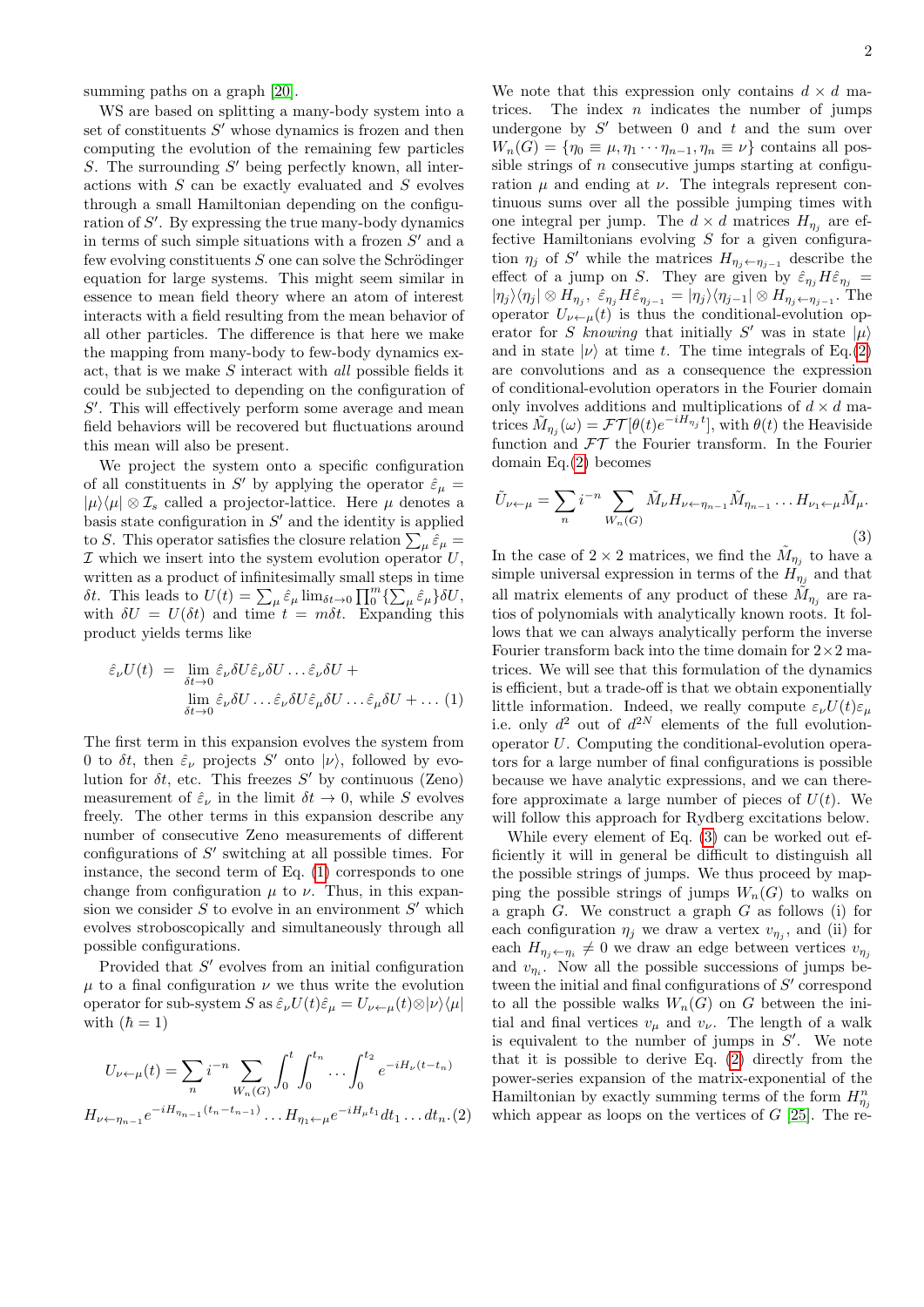$$
U_{j\leftarrow 0} = \begin{pmatrix} 0 & 0 & \cdots & r_k \\ 0 & 0 & \cdots & r_k \\ \vdots & \vdots & \ddots & \vdots \\ r_j & r_j & \cdots & r_j \end{pmatrix} + \begin{pmatrix} 0 & 0 & \cdots & r_{j} \\ r_{j} & r_{j} & \cdots & r_{j} \end{pmatrix} + \cdots
$$

<span id="page-2-0"></span>FIG. 1: Walks of order 1 and 3 contributing to  $U_{i\leftarrow 0}(t)$ , the conditional-evolution operator between the initial configuration with no excitations  $\ell = 0$  (vertex 0) and the final configuration with one excitation  $\ell = 1$  on atom j (vertex  $r_j$ ). The corresponding mathematical operations are  $\tilde{U}_{\bf{j}\leftarrow\bf{0}} \, = \, \tilde{M}_{\bf{j}} H_{1 \leftarrow 0} \tilde{M}_0 + \sum_k \{ \tilde{M}_{\bf{j}} H_{1 \leftarrow 0} \tilde{M}_0 H_{0 \leftarrow 1} \tilde{M}_{\bf{k}} H_{1 \leftarrow 0} \tilde{M}_0 \; +$  $\tilde{M}_jH_{1\leftarrow 2}\tilde{M}_{j\mathbf{k}}H_{2\leftarrow 1}\tilde{M}_jH_{1\leftarrow 0}\tilde{M}_0\}+\ldots$ 

moval of these loops makes our expansion different from a pure power-series expansion. It leads to a significant speed-up when calculating individual elements  $\tilde{U}_{\nu\leftarrow\mu}$  and guarantees that a truncation of Eq.  $(3)$  at order K is at least as accurate as a similar truncation of the powerseries. To make this statement quantitative, we compare the number of floating point operations required per matrix element  $\rho$  with that of the power-series expression of U. We obtain the number of walks of a given length  $K$  between two vertices of a graph from its adjacency matrix  $A_G$  [\[21\]](#page-4-13). The contribution to Eq. [\(3\)](#page-1-2) of order K requires the multiplication of  $(2K+1)\langle \nu | A_G^K | \mu \rangle$ matrices with  $\langle \nu | A_G^K | \mu \rangle$  the number of walks of length K which is upper bounded by  $\sum_{z}^{q} \binom{N}{z} (d-1)^{z}$ . For most physically relevant Hamiltonians we found  $q = 1, 2$ . Therefore  $\varrho < d^{-2} \left( 2Kd^3 + d^2 \right) \{ q \left( \frac{N}{q} \right) (d-1)^q \}^K$ , where  $(2Kd^3 + d^2)$  is the number of operations required to multiply the  $2K + 1$  matrices of a walk of length K and to add the result to the other walks. We compare this to the corresponding value of the Taylor-series expansion  $\rho_T = (K-1)d^{3N}/d^{2N} \simeq K d^N$ , and since  $\rho$  is polynomial in N, the ratio  $\rho/\rho_T \to 0$  with increasing size  $N \to \infty$ .

We now apply WS to lattices of strongly interacting Rydberg atoms. Initially the atoms are assumed to be in a pure Mott insulating state of the form  $|gg \dots g\rangle$ . The atoms are arranged in a regular 2D pattern by trapping them in a deep optical lattice with one atom in internal ground state  $|q\rangle$  occupying each lattice site. A laser drives the atoms to highly excited Rydberg states  $|r\rangle$ which are strongly interacting over long distances via a dipole-dipole interaction of the form [\[7,](#page-4-4) [8\]](#page-4-5)

$$
A_{ij} = (4\pi\epsilon_0 R_{ij}^3)^{-1} [\boldsymbol{\mu_i}.\boldsymbol{\mu_j} - 3R_{ij}^{-2} (\boldsymbol{\mu_i}.\boldsymbol{R_{ij}}) (\boldsymbol{\mu_j}.\boldsymbol{R_{ij}})],
$$
 (4)

with  $\mu_i$  the dipole moment of atom i and  $R_{ij}$  the relative distance between atoms  $i$  and  $j$ . The laser and dipoledipole interactions we consider are in the MHz-GHz range and induce dynamics fast compared to incoherent processes and the motion of the atoms. These will limit the lifetime of Rydberg excited quantum states created by

fast laser pulses to several  $\mu$ s but can safely be neglected on the much shorter time scales considered here [\[22\]](#page-4-14). In this limit the atoms are described by the Hamiltonian

$$
H = \sum_{i} \{ \Delta P_i - \frac{\Omega}{2} \left( T_i + T_i^{\dagger} \right) + \sum_{j \neq i} A_{ij} P_i P_j \}, \qquad (5)
$$

with  $\Delta$  the laser detuning,  $\Omega$  the Rabi-frequency,  $T_i =$  $|g\rangle_i\langle r|$  and  $P_i = |r\rangle_i\langle r|$ . We choose S to be the atom at the center of the lattice and construct a graph  $G$  where each vertex represents a configuration with  $\ell$  Rydberg excitations. The Hamiltonian drives transitions  $\ell \to \ell \pm 1$ and so  $G$  is a linear graph with the vertex representing no excitations at its end. All  $H_{\ell+1 \leftarrow \ell} = -(\Omega/2)\mathcal{I}_s$  while the Hamiltonian with  $\ell$  excitations at positions  $\mathbf{j} = \{j_1 \dots j_\ell\}$ in  $S'$  is given by

$$
H_{\mathbf{j}} = \mathcal{I}_s(\ell\Delta + \sum_{l,k} A_{j_l j_k}) + \begin{pmatrix} 0 & -\Omega/2 \\ -\Omega/2 & \Delta + \sum_l A_{S j_l} \end{pmatrix}.
$$
 (6)

Figure [1](#page-2-0) shows an example of how we sum walks on  $G$  to determine elements of U. We calculate all conditionalevolution operators whose final configuration has up to six simultaneous excitations anywhere in the lattice. This gives analytical approximations to  $2^2 \times \sum_{z=0}^{6} \binom{N}{z}$  elements of the many-body evolution operator  $U(t)$  resulting from billions of walks on the graph. For  $N \gtrsim 100$  we limit our calculations to three excitations and randomly chosen subsets of configurations with four or more excitations. We typically obtain the many-body wave function  $|\psi(t)\rangle$  for 2D lattices with  $N \approx 6600$  with moderate computational effort [\[26\]](#page-4-15) for arbitrary sets of parameters in the Hamiltonian. We then calculate the order-parameter  $\langle T_i \rangle$  and various correlation functions and check their convergence by varying the randomly chosen samples of configurations with  $4 \leq \ell \leq 6$ . Contributions with  $\ell > 6$ are not considered.

A simple picture of the density-density correlation function  $g_2(s, j) = \langle r_s r_j \rangle / \langle r_s \rangle \langle r_j \rangle$  is available at the lowest order, where we find it to be given by

<span id="page-2-1"></span>
$$
g_2(s,j) = \left(1 - \frac{\Omega^2}{\chi_{sj}^2} \sin\left[\frac{\chi_{sj}}{2}t\right] + \frac{\Omega^2}{\chi^2} \sin\left[\frac{\chi}{2}t\right]^2\right) \frac{\chi^2 \sin\left[\frac{\chi_{sj}}{2}t\right]^2}{\chi_{sj}^2 \sin\left[\frac{\chi}{2}t\right]^2},\tag{7}
$$

with  $\chi^2 = \Omega^2 + \Delta^2$  and  $\chi^2_{sj} = \Omega^2 + (\Delta + A_{sj})^2$ . This can be understood from conditional-probabilities  $g_2(s, j)$  =  $(1 - \langle r_s/r_j \rangle + \langle r_s/g_j \rangle) \langle r_s/r_j \rangle / \langle r_s/g_j \rangle$  with e.g.  $\langle r_s/g_j \rangle$ being the probability of finding atom S excited provided  $j$  is in the ground state. At this low order no atom is excited in the lattice except for  $S$  and  $j$  and the conditionalprobabilities are expected to be identical to those of the two-atom problem, just as found here. Thus as long as the probability of having more than one excitation in the vicinity of  $S$  can be neglected, higher orders should be irrelevant. This result is accurate for up to  $\sim 2\pi$ -pulses in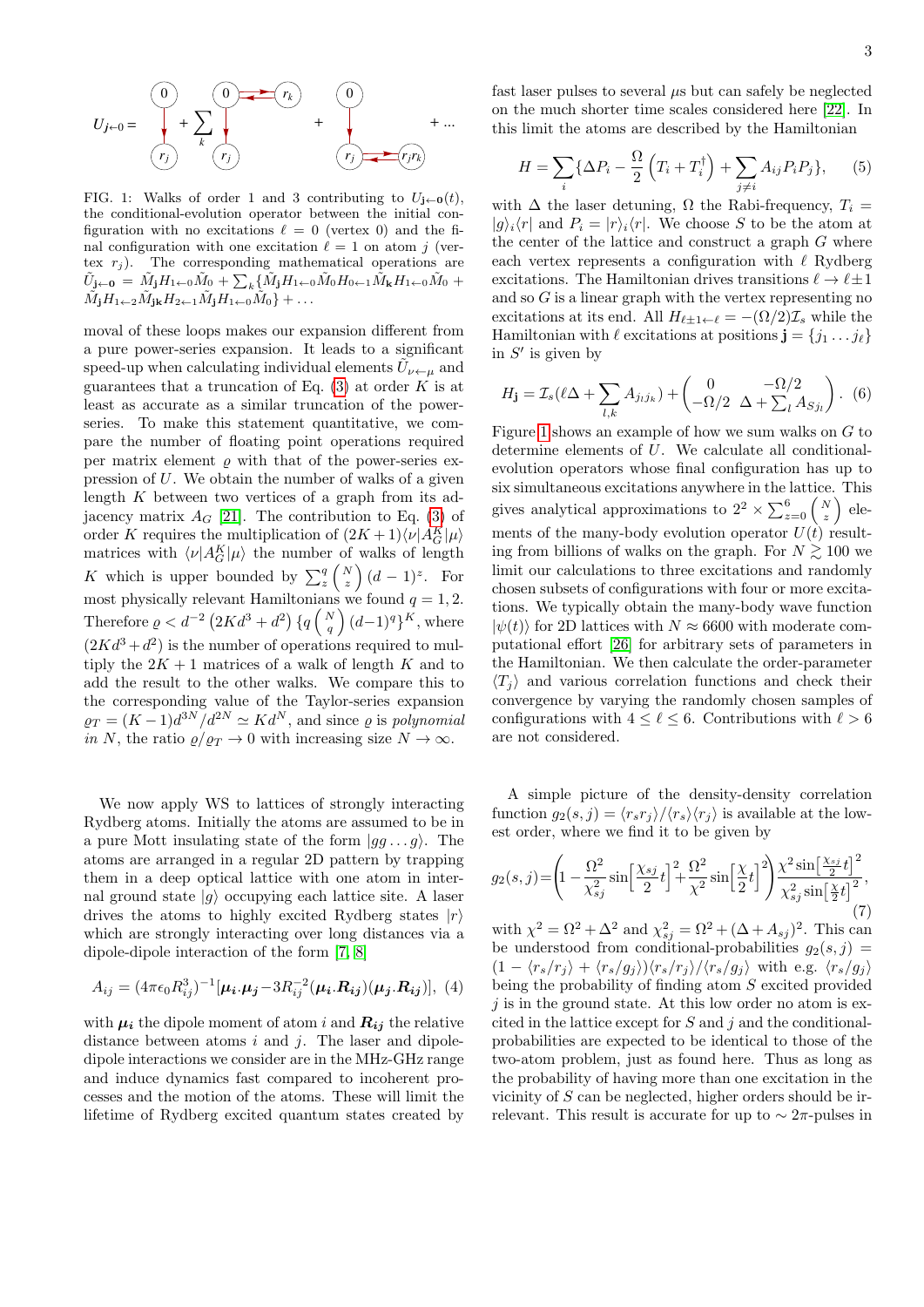

<span id="page-3-3"></span>FIG. 2: (Color online) Correlation-functions multiplied by the number of pairs **a**)  $g'_1(s, \mathbf{j}) = \langle T_s^{\dagger} T_s^{\dagger} + T_s T_s \rangle - \langle T_s + T_s^{\dagger} \rangle \langle T_{\mathbf{j}} + T_s^{\dagger} \rangle$ **b**)  $g_1(\mathbf{s}, \mathbf{j}) = \langle T_{\mathbf{s}} T_{\mathbf{j}}^{\dagger} + T_{\mathbf{s}}^{\dagger} T_{\mathbf{j}} \rangle - \langle T_{\mathbf{s}} + T_{\mathbf{s}}^{\dagger} \rangle \langle T_{\mathbf{j}} + T_{\mathbf{j}}^{\dagger} \rangle$  and **c**)  $g_2(\mathbf{s}, \mathbf{j})$  over a  $N \approx 6600$  atoms square lattice with lattice spacing  $L = 1.5 \mu$ m, one atom/pixel, s is the central one.  $g_2(s, j) \simeq 0$  except at the few sites where s and j form a free pair. d) Locations of the dominant peaks of  $g_4 = \langle r_s r_j r_k r_l \rangle / \langle r_s \rangle \langle r_l \rangle$  (black squares) and  $g'_4 = \langle g_s r_j r_k r_l \rangle / \langle g_s \rangle \langle r_j \rangle \langle r_k \rangle \langle r_l \rangle$  (red disks) for all j, k forming free pairs with s. Parameters : Rydberg-state principal number  $n = 40$ ,  $\Omega = 30$ MHz,  $\Delta = 0$ ,  $\Omega t = 8\pi$ ,  $\theta \sim 0.43\pi$ and  $\phi = \pi/2$ , convergence indicates a precision ~ 10<sup>-4</sup>.

strongly blockaded situations and provides similar values as the  $\Omega$ -expansion for 1D systems [\[23\]](#page-4-16). Because Eq.[\(7\)](#page-2-1) is just a two-body picture however, it completely fails to account for correlations between atoms that do not interact directly and where thus four body processes become dominant.

This situation is e.g. realized in square lattices when the laser angles with respect to the lattice plane  $(\theta, \phi)$ fulfil

<span id="page-3-2"></span>
$$
3\sin^2(\theta)(j_x\cos(\phi) + j_y\sin(\phi))^2 = j_x^2 + j_y^2,\qquad(8)
$$

where  $\mathbf{j} = (j_x, j_y)$  are the lattice coordinates of atom j and  $s = (0, 0)$ . Then the interaction term  $A_{si} = 0$ and in general  $|A_{\text{si}}| < \Omega$  on the line joining s and j. From now on pairs  $s$ , j fulfilling Eq.[\(8\)](#page-3-2) will be called free pairs. In the presence of such pairs, we observe states with non-zero order-parameter  $\langle T_1 \rangle$ . As shown in Fig. 2 they also display substantial and correlated  $g_2(s, j)$  and  $g'_1(\mathbf{s},\mathbf{j})$ , anticorrelated with  $g_1(\mathbf{s},\mathbf{j})$  and all peaking precisely where s and j form a free pair. Additionally, we find  $\langle r_s \rangle = \sum_j \langle r_s r_j \rangle$  within our numerical accuracy indicating that excitations occur at least in pairs, and this sum being dominated by a 99% contribution from free pairs. By tuning  $\theta$  and  $\phi$  one can choose which pairs of atoms are free and hence the structure of the correlations.

To further determine the nature of the observed states we compute their pressure  $p_{2D} = -(\partial E/\partial \mathcal{A})_{T,Nf_R}$  where E and  $A = NL^2$  are the energy and area of the system, respectively. The derivative is taken at constant temperature  $T = 0$  and number of excitations  $Nf_R$ , with  $f_R = \sum_{\mathbf{k}} \langle \psi(t_0) | P_{\mathbf{k}} | \psi(t_0) \rangle / N$  the Rydberg fraction. To obtain  $p_{2D}$  we turn off the laser at time  $t_0$  and consider a contraction of the system  $L(t)$ . The resulting Hamiltonian  $H'$  commutes with itself at any time as well as with any of the  $P_iP_j$  thus leaving  $f_R$  unchanged while  $E(t) = \sum_{i,j} A_{ij}(t) \langle \psi(t_0) | P_i P_j | \psi(t_0) \rangle$  changes only through  $L(t)$ . This yields  $p_{2D} = (3/2)E/A$ . As discussed above the sum in the energy is dominated by free pairs

for which  $A_{ii} = 0$  and we thus find these states to have a very small pressure. Physically this is because Eq.[\(8\)](#page-3-2) is independent of the lattice spacing L. Consequently, during a contraction, atoms forming free pairs never interact directly. We expect this small pressure to increase the lifetime of the observed states  $\tau \propto p_{2D}^{-1/2}$  compared to states containing interacting excitations.

The presence of both diagonal and off-diagonal longrange order together with a nearly vanishing quantum pressure qualifies the observed states as supersolids [\[24\]](#page-4-17). Their translational symmetry can only become apparent from  $n \geq 4$ -body correlation-functions as shown in Fig.[\(2-](#page-3-3)d). Finally we note that around  $\phi = 0$  and  $\pi/2$ , Eq.[\(8\)](#page-3-2) is a robust condition as errors of  $\Delta\phi$  and  $\Delta\theta$ on the laser angles produce a small residual interaction  $|A_{ij}| \lesssim 2\sqrt{2} \,\mu_i \mu_j (4\pi \epsilon_0 R_{ij}^3)^{-1} \Delta \theta$  in free pairs.

In this article we have analysed many-body Rydbergexcited quantum states created by short laser pulses from an atomic Mott insulator of ultracold atoms. We have calculated their pressure, and first, second and fourth order correlation functions to show that these states fulfil the properties of a supersolid for specific laser setups. Our calculations were based on WS which provide a versatile tool for investigating the coherent dynamics of many body quantum systems whose initial wave function is known. WS are part of a generic method to evaluate general matrix functions and can e.g. be extended to analyse continuous-time isotropic quantum random walks on any lattice geometry and be shown to reduce to path-integrals for systems with continuous-only degrees of freedom.

This work is supported by a Scatcherd European scholarship and an EPSRC scholarship.

<span id="page-3-0"></span><sup>[1]</sup> W. S. Bakr *et al.*, Nature **462**, 74 (2009); Science **329**, 547 (2010).

<span id="page-3-1"></span><sup>[2]</sup> C. Weitenberg *et al.*, Nature **471**, 319 (2011); J. F. Sher-